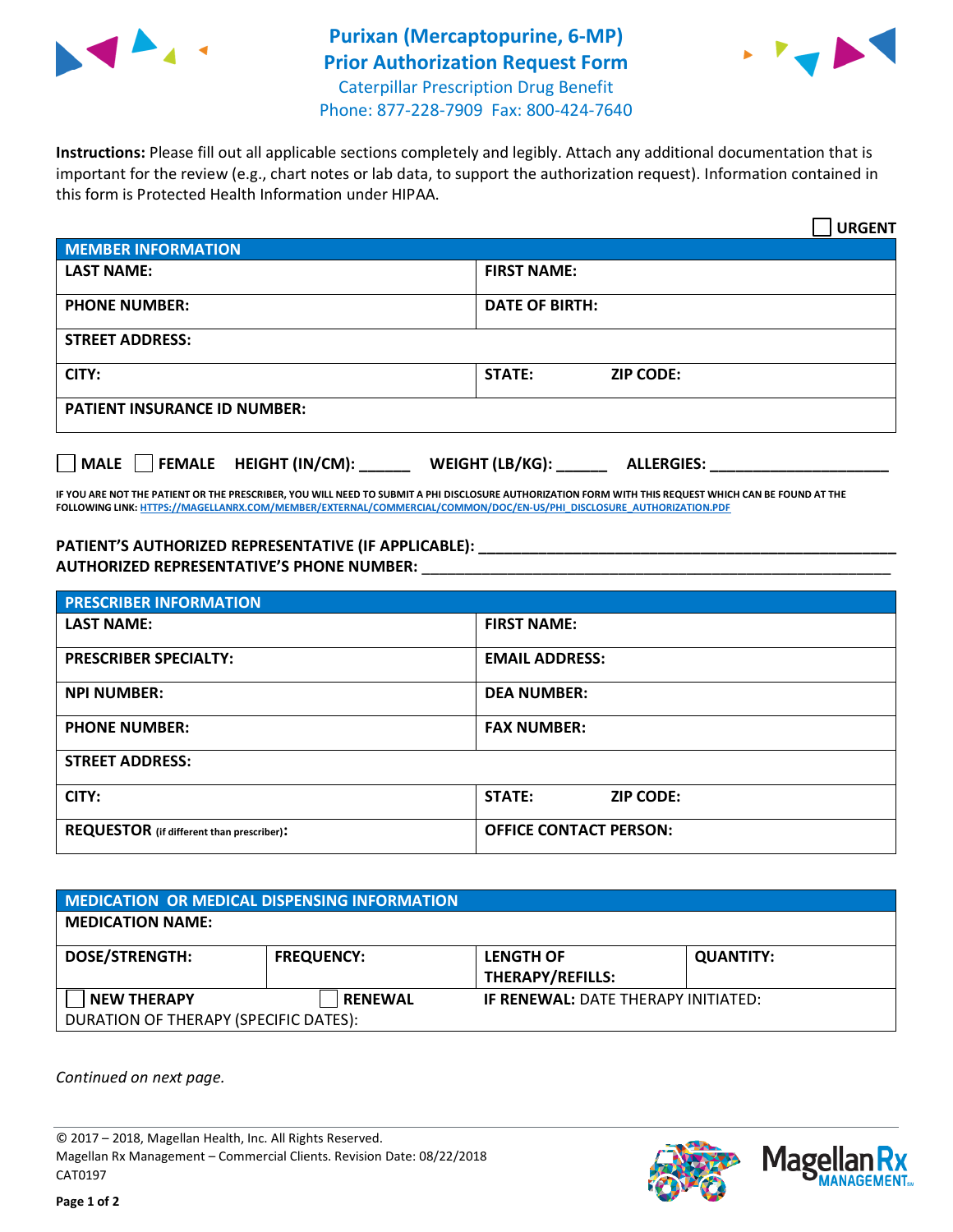



| <b>MEMBER'S LAST NAME:</b> NAME                                                                                                                                                                                                                                                                                                                                          | <b>MEMBER'S FIRST NAME:</b>                                                                                   |                                                       |  |  |
|--------------------------------------------------------------------------------------------------------------------------------------------------------------------------------------------------------------------------------------------------------------------------------------------------------------------------------------------------------------------------|---------------------------------------------------------------------------------------------------------------|-------------------------------------------------------|--|--|
|                                                                                                                                                                                                                                                                                                                                                                          | 1. HAS THE PATIENT TRIED ANY OTHER MEDICATIONS FOR THIS CONDITION?                                            | <b>NO</b><br>YES (if yes, complete below)             |  |  |
| <b>MEDICATION/THERAPY (SPECIFY</b><br>DRUG NAME AND DOSAGE):                                                                                                                                                                                                                                                                                                             | <b>DURATION OF THERAPY (SPECIFY</b><br>DATES):                                                                | <b>RESPONSE/REASON FOR</b><br><b>FAILURE/ALLERGY:</b> |  |  |
|                                                                                                                                                                                                                                                                                                                                                                          |                                                                                                               |                                                       |  |  |
| <b>2. LIST DIAGNOSES:</b>                                                                                                                                                                                                                                                                                                                                                |                                                                                                               | <b>ICD-10:</b>                                        |  |  |
| □ Acute lymphoblastic leukemia<br>□ Other diagnosis:<br>ICD-10                                                                                                                                                                                                                                                                                                           |                                                                                                               |                                                       |  |  |
|                                                                                                                                                                                                                                                                                                                                                                          | 3. REQUIRED CLINICAL INFORMATION: PLEASE PROVIDE ALL RELEVANT CLINICAL INFORMATION TO SUPPORT A               |                                                       |  |  |
| PRIOR AUTHORIZATION.                                                                                                                                                                                                                                                                                                                                                     |                                                                                                               |                                                       |  |  |
| <b>Clinical Information:</b>                                                                                                                                                                                                                                                                                                                                             |                                                                                                               |                                                       |  |  |
| Does the patient have an enteral feeding tube? $\square$ Yes $\square$ No                                                                                                                                                                                                                                                                                                |                                                                                                               |                                                       |  |  |
| Does the patient require a dosage strength outside the strength of the tablet formulation, which can only be<br>obtained through the liquid formulation? $\square$ Yes $\square$ No                                                                                                                                                                                      |                                                                                                               |                                                       |  |  |
|                                                                                                                                                                                                                                                                                                                                                                          | Does the patient have difficulty swallowing tablets and capsules? $\Box$ Yes $\Box$ No                        |                                                       |  |  |
|                                                                                                                                                                                                                                                                                                                                                                          |                                                                                                               |                                                       |  |  |
|                                                                                                                                                                                                                                                                                                                                                                          | Is the patient taking any other oral tablets or capsules (exception: sprinkle capsules)? $\Box$ Yes $\Box$ No |                                                       |  |  |
| Are there any other comments, diagnoses, symptoms, medications tried or failed, and/or any other information the<br>physician feels is important to this review?                                                                                                                                                                                                         |                                                                                                               |                                                       |  |  |
|                                                                                                                                                                                                                                                                                                                                                                          |                                                                                                               |                                                       |  |  |
| Please note: Not all drugs/diagnosis are covered on all plans. This request may be denied unless all required<br>information is received.                                                                                                                                                                                                                                |                                                                                                               |                                                       |  |  |
| ATTESTATION: I attest the information provided is true and accurate to the best of my knowledge. I understand that                                                                                                                                                                                                                                                       |                                                                                                               |                                                       |  |  |
| the Health Plan, insurer, Medical Group or its designees may perform a routine audit and request the medical                                                                                                                                                                                                                                                             |                                                                                                               |                                                       |  |  |
| information necessary to verify the accuracy of the information reported on this form.                                                                                                                                                                                                                                                                                   |                                                                                                               |                                                       |  |  |
| Prescriber Signature or Electronic I.D. Verification:                                                                                                                                                                                                                                                                                                                    |                                                                                                               | Date:                                                 |  |  |
| <b>CONFIDENTIALITY NOTICE:</b> The documents accompanying this transmission contain confidential health information that is legally privileged. If                                                                                                                                                                                                                       |                                                                                                               |                                                       |  |  |
| you are not the intended recipient, you are hereby notified that any disclosure, copying, distribution, or action taken in reliance on the contents<br>of these documents is strictly prohibited. If you have received this information in error, please notify the sender immediately (via return FAX)<br>and arrange for the return or destruction of these documents. |                                                                                                               |                                                       |  |  |
|                                                                                                                                                                                                                                                                                                                                                                          |                                                                                                               |                                                       |  |  |
| <b>FAX THIS FORM TO: 800-424-7640</b>                                                                                                                                                                                                                                                                                                                                    |                                                                                                               |                                                       |  |  |
| MAIL REQUESTS TO: Magellan Rx Management Prior Authorization Program; c/o Magellan Health, Inc.                                                                                                                                                                                                                                                                          |                                                                                                               |                                                       |  |  |
|                                                                                                                                                                                                                                                                                                                                                                          | 4801 E. Washington Street, Phoenix, AZ 85034                                                                  |                                                       |  |  |
|                                                                                                                                                                                                                                                                                                                                                                          | Phone: 877-228-7909                                                                                           |                                                       |  |  |

© 2017 – 2018, Magellan Health, Inc. All Rights Reserved. Magellan Rx Management – Commercial Clients. Revision Date: 08/22/2018 CAT0197